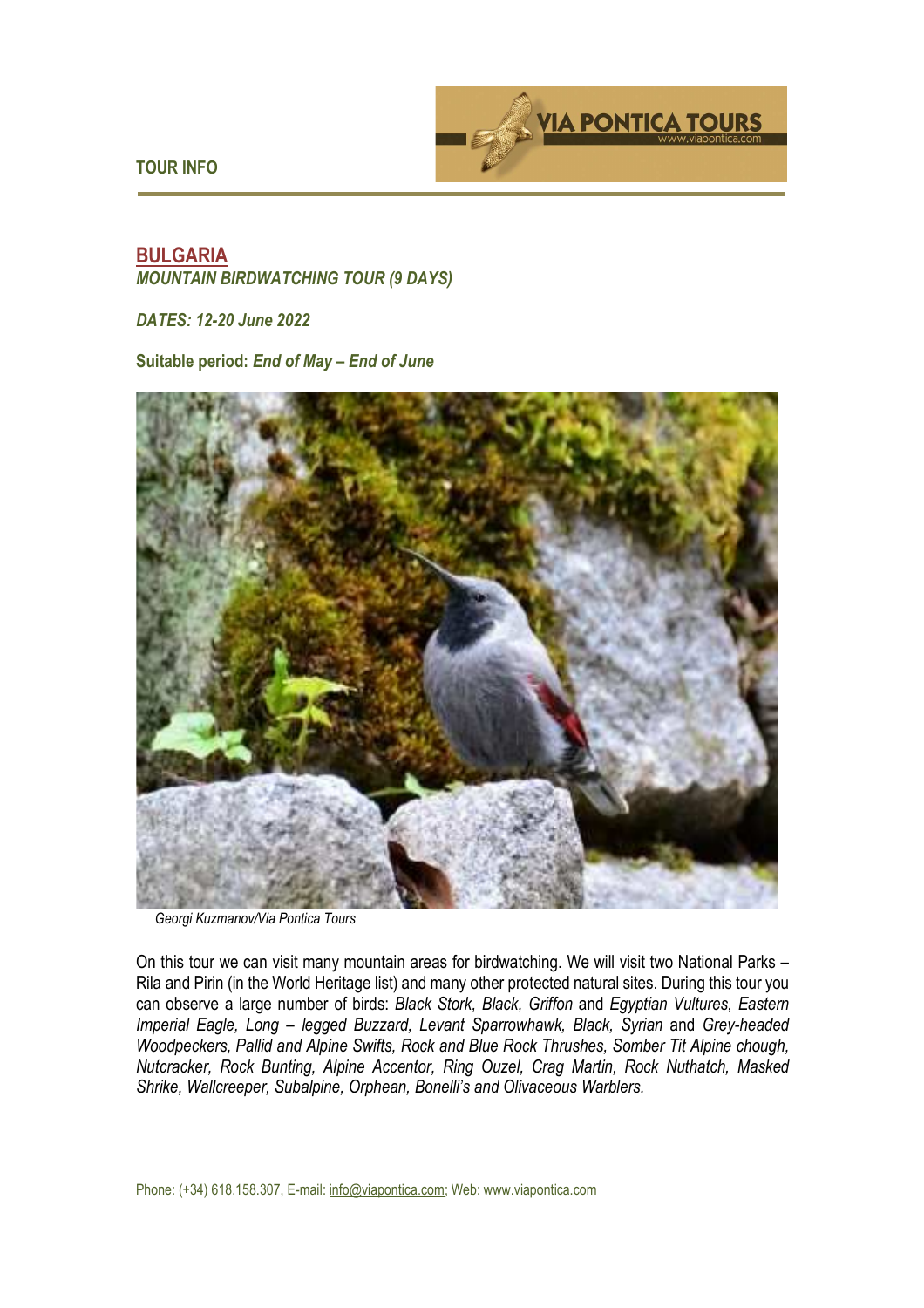# **Day by day itinerary**

## **Day 1**

Arrival at the Sofia Airport and transfer to the mountain of Rila and we will explore the slopes near the Belmeken Dam. Late in the afternoon we will arrive to our hotel close to the town of Bansko. We will spend two overnights there.

## **Day 2**

We will spend a day in the Pirin Mountain near Vihren Peak (2914m). We will make a short walk from Vihren Hut to Bunderitsa Hut and there we can observe many interesting birds*: Alpine chough, Nutcracker, Rock Bunting, Alpine Accentor, Ring Ouzel,* etc. Afterwards we will return to our hotel for a second overnight.

#### **Day 3**

After breakfast we will travel to the South part of Bulgaria. We will spend the time exploring the Kresna Gorge and the Struma River Valley. This gorge is a part of the famous bird migratory corridor called Via Aristotelis. In Tissata natural reserve, a landscape with predominantly Mediterranean Flora we can observe many birds, and especially *Rock* and *Blue Rock Thrushes, Somber Tit, Red-rumped Swallow, Syrian Woodpecker, Barred, Subalpine* and *Orphean Warblers, Lesser Grey, Red-backed*  and *Woodchat Shrikes* and many others species. We will also visit the biggest monastery in Bulgaria included in the Unesco list of World Heritage - **The Monastery of Rila**. Late in the afternoon we will arrive in the town of Melnik - a picturesque historic village famous for its locally produced wines. We will spend at this town two nights

#### **Day 4**

On this day we will explore the region around the town of Melnik and the Rozhen Monastery. We expect to see many birds: *Somber Tit, Roller, Bee Eater, Hoopoe, Rock Sparrow,* many warblers. Late in the afternoon we will return to our hotel. We will visit a typical wine cave and we will taste some regional wines. We can also visit the beautiful monastery of Rozhen.

#### **Day 5**

On this day we will cross the Mountain of Pirin. In the afternoon we will arrive in the Valley of the river Mesta where we will have a short walk. Late in the afternoon after many stops for birdwatching we will arrive in our hotel situated near the Trigrad Gorge. We will spend one night there.

#### **Day 6**

After breakfast we will visit the famous Trigrad Gorge. This spectacular gorge is one of the best places to watch the *Wallcreeper* in Europe. We can observe also *Peregrine Falcon, Golden Eagle, Pallid* and *Alpine Swifts, Grey-headed Woodpecker, Dipper Crag Martin* etc. Late in the afternoon we make a transfer to our hotel in the Eastern part of the Rodope Mountain. We will stay two nights there.

#### **Day 7**

Early in the morning we will go to the region with the unique breeding colony of *Griffon vulture* in Bulgaria. We visit also the feeding place when we can observe *Egyptian* and *Black Vultures, Golden*  and *Imperial Eagles, Long – legged Buzzard, Levant Sparrowhawk, Black Stork, Rock Nuthatch,*